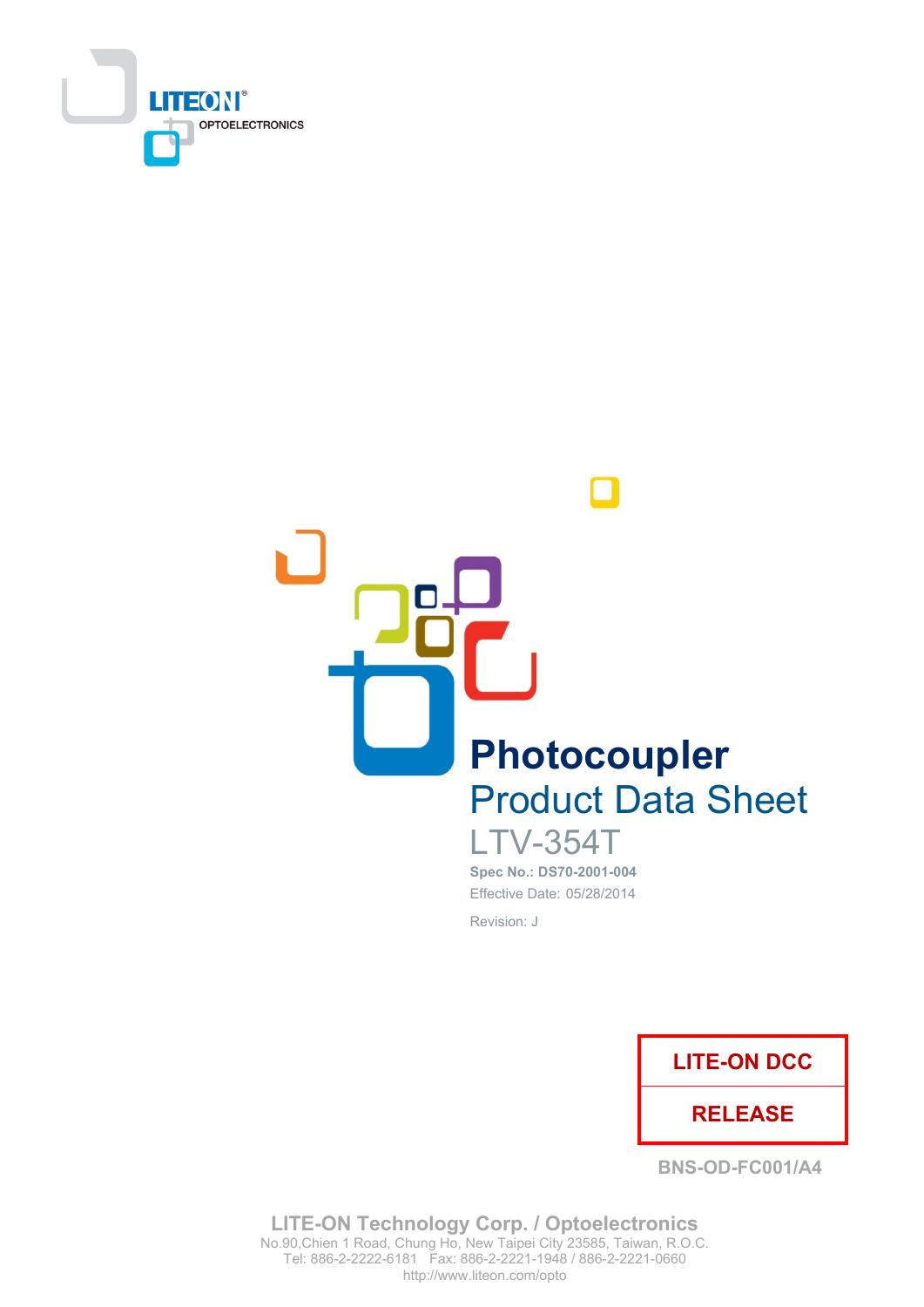

# Photocoupler LTV-354T series

## 1. DESCRIPTION

#### **1.1 Features**

- AC input response
- Current transfer ratio ( CTR : MIN. 20% at  $I_F = \pm 1$  mA,  $V_{CE} = 5V$  )
- Current transfer ratio ( CTR : 100% ~ 300% at  $I_F = \pm 1$ mA,  $V_{CE} = 5V$  )
- High input-output isolation voltage ( $V_{iso} = 3,750V$ rms)
- Subminiature type (The volume is smaller than that of conventional DIP type by as far as 30%)
- Mini-flat package: 2.0mm profile: LTV-354T series
- Safety approval UL 1577 & cUL VDE DIN EN60747-5-5 (VDE 0884-5), CSA CA5A CQC GB4943.1-2011/ GB8898-2011 FIMKO/DEMKO/SEMKO/NEMKO
- RoHS Compliance
	- All materials be used in device are followed EU RoHS directive (No.2002/95/EC).
- ESD pass HBM 8000V/ MM2000V /CDM2000V
- MSL class1

#### **1.2 Applications**

- Hybrid substrates that require high density mounting.
- Programmable controllers
- System appliance, measuring instruments

 $1/1$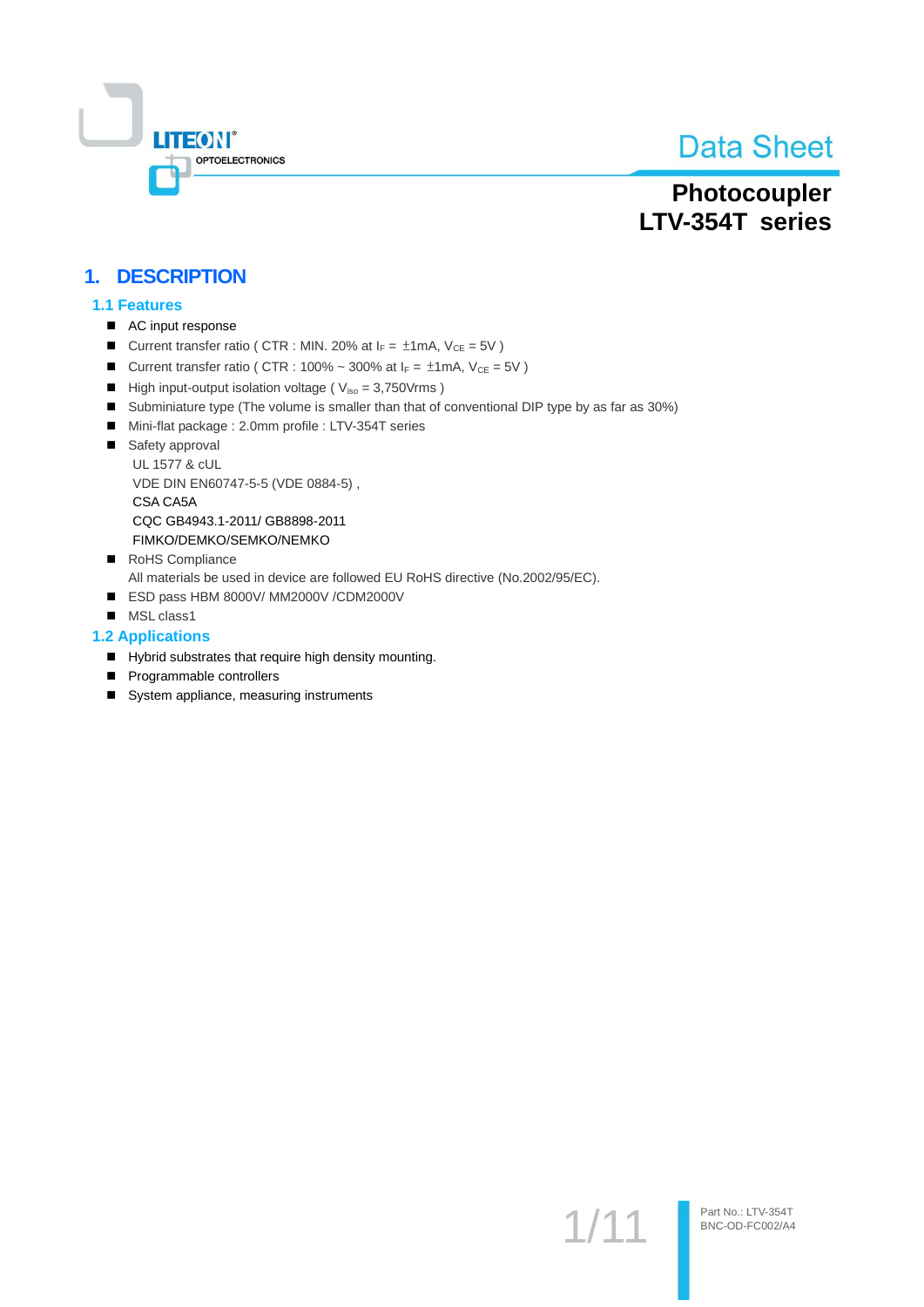

# Photocoupler LTV-354T series

## 2. PACKAGE DIMENSIONS



#### Part No: LTV-354

#### Notes:

- 1. 3-digit date code.
- 2. Factory identification mark shall be marked (W: China-CZ, X: China-TJ, Y: Thailand)
- 3. Rank shall be or shall not be marked.
- 4. "• for halogen free option.
- 5. "4"or"V" for VDE option.

 $2/1$ <sup>.</sup>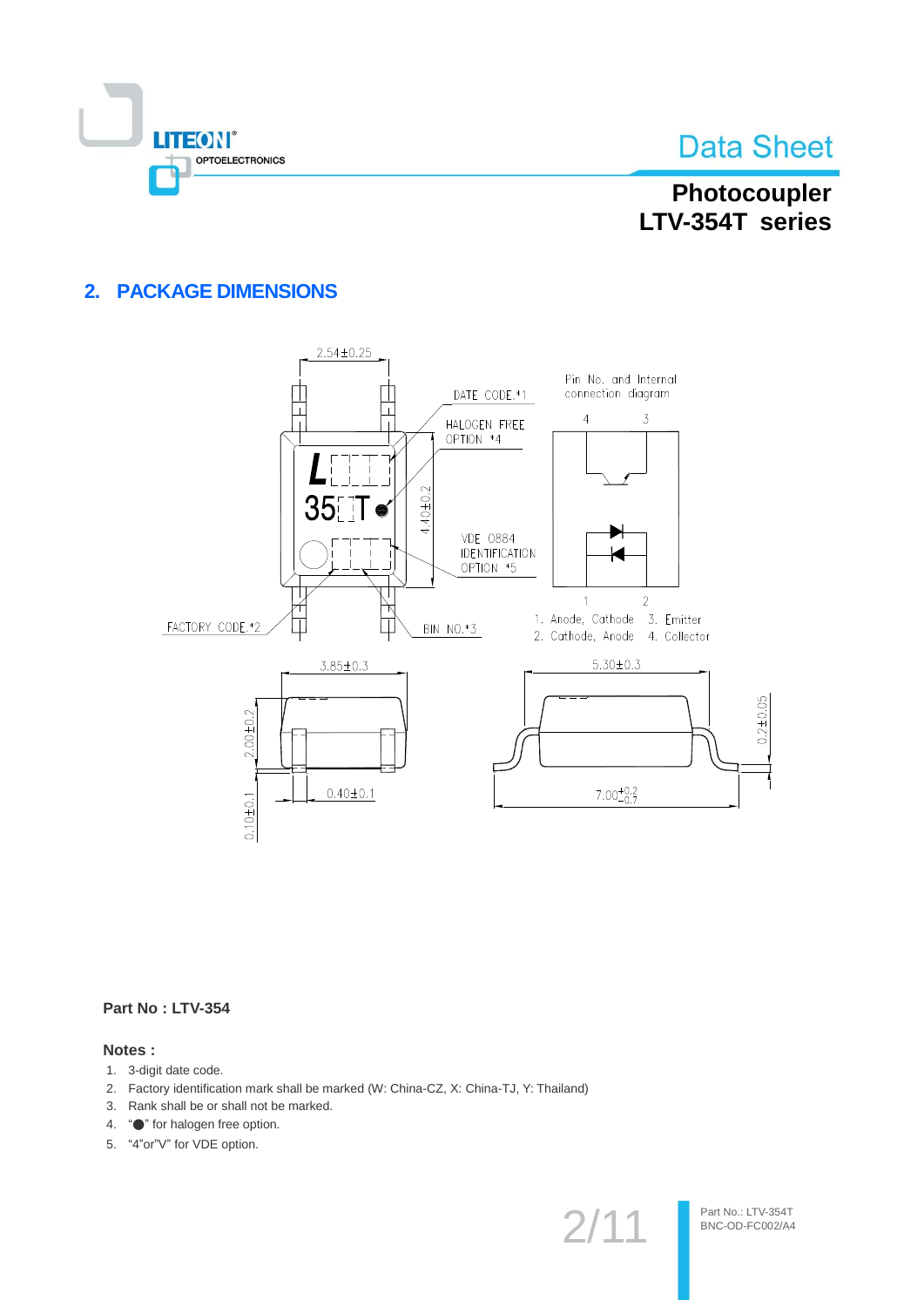

# Photocoupler LTV-354T series

## **3. TAPING DIMENSIONS**

#### **P/N: LTV-354T-TP1**

#### TP1 MINI FLAT (3000pcs/reel): No Suffix & Suffix "TP1"



#### **P/N: LTV-354T-TP**

TP MINI FLAT (3000pcs/reel) : Suffix "-TP"



| <b>Description</b>                        | <b>Symbol</b>  | Dimension in mm (inch) |
|-------------------------------------------|----------------|------------------------|
| Tape wide                                 | W              | $12\pm0.3(0.47)$       |
| Pitch of sprocket holes                   | $P_0$          | $4\pm0.1$ (0.15)       |
| Distance of compartment                   | F              | $5.5\pm0.1$ (0.217)    |
|                                           | P <sub>2</sub> | $2\pm0.1$ (0.079)      |
| Distance of compartment to<br>compartment | $P_1$          | $8\pm0.1$ (0.315)      |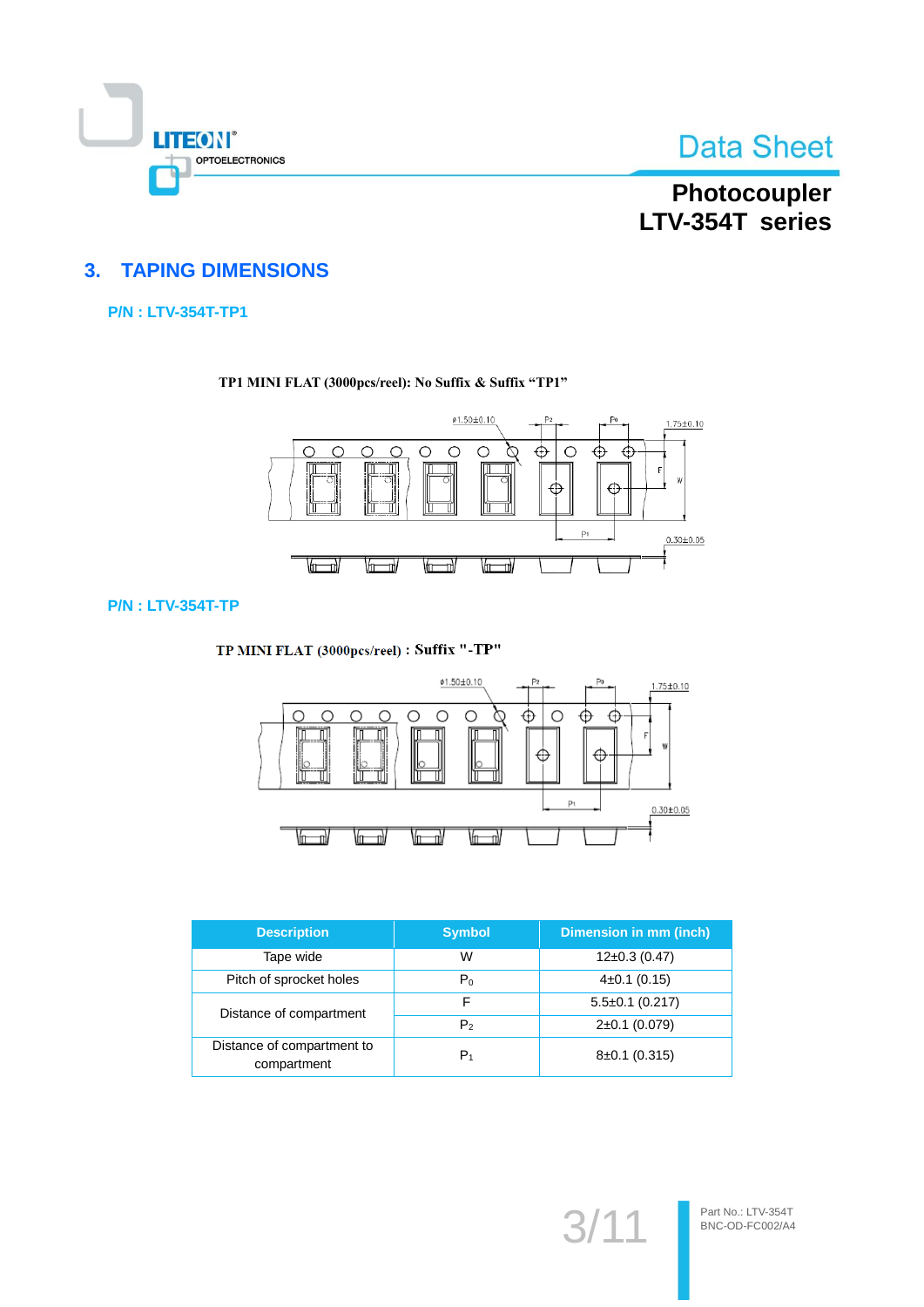

# Photocoupler LTV-354T series

# **4. RATING AND CHARACTERISTICS**

#### 4.1 Absolute Maximum Ratings at Ta=25°C

|                                    | <b>Parameter</b>               | <b>Symbol</b>             | <b>Rating</b> | <b>Unit</b>   |
|------------------------------------|--------------------------------|---------------------------|---------------|---------------|
| <b>Forward Current</b>             |                                | IF.                       | ±50           | mA            |
| Input                              | Power Dissipation              | P                         | 70            | mW            |
|                                    | Collector - Emitter Voltage    | V <sub>CEO</sub>          | 35            | $\vee$        |
|                                    | Emitter - Collector Voltage    | V <sub>ECO</sub>          | 6             | $\vee$        |
| Output                             | <b>Collector Current</b>       | $\mathsf{I}_{\mathsf{C}}$ | 50            | mA            |
| <b>Collector Power Dissipation</b> |                                | $P_{C}$                   | 150           | mW            |
|                                    | <b>Total Power Dissipation</b> | $P_{\text{tot}}$          | 170           | mW            |
| 1.                                 | <b>Isolation Voltage</b>       | $V_{\rm iso}$             | 3750          | $V_{\rm rms}$ |
|                                    | <b>Operating Temperature</b>   | $T_{\text{opr}}$          | $-55 - +110$  | $^{\circ}C$   |
|                                    | Storage Temperature            | $\mathsf{T}_{\text{stg}}$ | $-55 - +150$  | $^{\circ}$ C  |
| 2.                                 | <b>Soldering Temperature</b>   | $T_{sol}$                 | 260           | $^{\circ}C$   |
|                                    | Junction Temperature           | Τj                        | 125           | $^{\circ}C$   |

1. AC For 1 Minute, R.H. =  $40 \sim 60\%$ 

Isolation voltage shall be measured using the following method.

- (1) Short between anode and cathode on the primary side and between collector and emitter on the secondary side.
- (2) The isolation voltage tester with zero-cross circuit shall be used.
- (3) The waveform of applied voltage shall be a sine wave.

2. For 10 Seconds

 $4/11$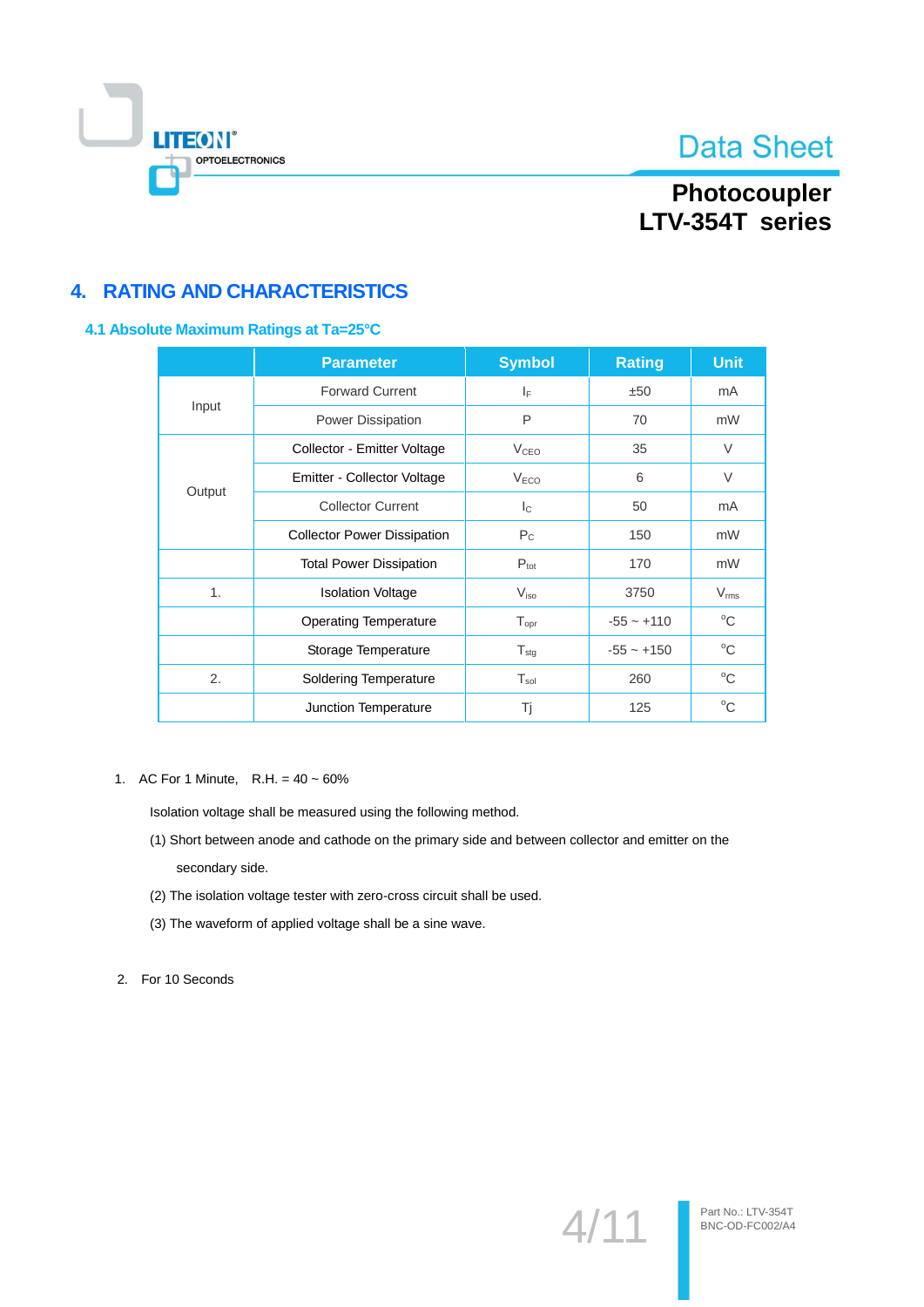

# Photocoupler<br>LTV-354T series

#### 4.2 ELECTRICAL OPTICAL CHARACTERISTICS at Ta=25°C

|        | <b>Parameter</b>                               | <b>Symbol</b>     | Min.             | Typ.                      | Max.         | <b>Unit</b> | <b>Test Condition</b>          |
|--------|------------------------------------------------|-------------------|------------------|---------------------------|--------------|-------------|--------------------------------|
| Input  | Forward Voltage                                | $V_F$             |                  | 1.2                       | 1.4          | $\vee$      | $I_F = \pm 20$ mA              |
|        | <b>Terminal Capacitance</b>                    | $C_{t}$           |                  | 30                        | 250          | pF          | $V=0$ , f=1KHz                 |
| Output | <b>Collector Dark Current</b>                  | I <sub>CEO</sub>  |                  |                           | 100          | nA          | $V_{CE}$ =20V, $I_F$ =0        |
|        | Collector-Emitter<br>Breakdown Voltage         | BV <sub>CEO</sub> | 35               |                           |              | $\vee$      | $I_c = 0.1$ mA, $I_F = 0$      |
|        | Emitter-Collector<br>Breakdown Voltage         | BV <sub>ECO</sub> | 6                |                           |              | $\vee$      | $I_E=10\mu A$ , $I_F=0$        |
|        | Collector-Emitter<br><b>Saturation Voltage</b> | $V_{CE(sat)}$     |                  | 0.1                       | 0.2          | $\vee$      | $I_F = \pm 20$ mA<br>$IC=1mA$  |
|        | <b>Isolation Resistance</b>                    | R <sub>iso</sub>  | $5\times10^{10}$ | $1 \times 10^{11}$        |              | $\Omega$    | DC500V,<br>$40 \sim 60\%$ R.H. |
|        | <b>Floating Capacitance</b>                    | Cf                |                  | 0.6                       | $\mathbf{1}$ | pF          | $V=0$ , f=1MHz                 |
|        | Response Time (Rise)                           | tr                |                  | $\overline{4}$            | 18           | $\mu$ S     | $V_{CE} = 2V$ , $I_C = 2mA$    |
|        | Response Time (Fall)                           | tf                |                  | $\ensuremath{\mathsf{3}}$ | 18           | $\mu$ S     | $R_L = 100\Omega$ ,            |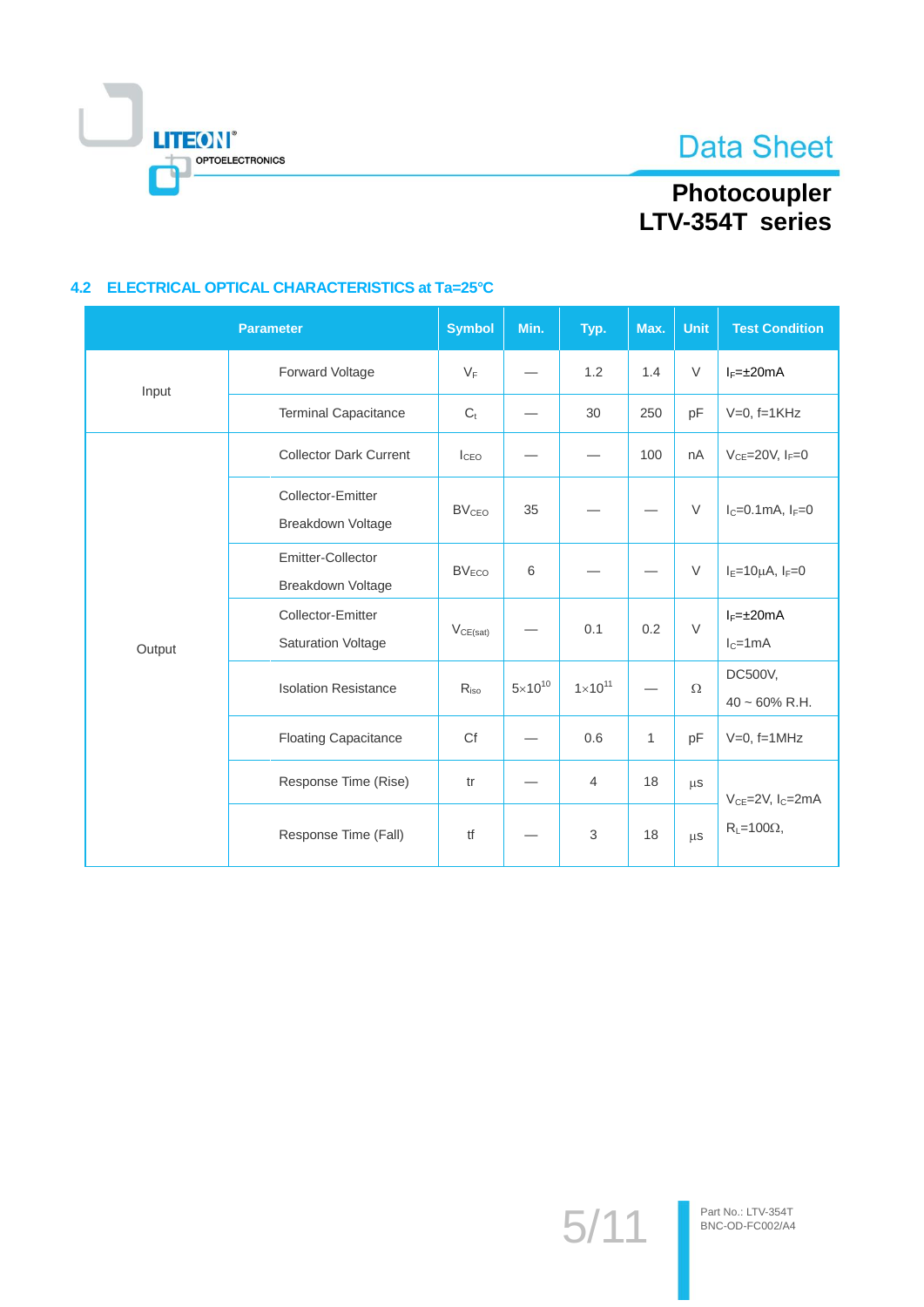



# Photocoupler<br>LTV-354T series

# 5. RANK TABLE OF CURRENT TRANSFER RATIO CTR

| <b>CTR Rank</b> | <b>Min</b> | <b>Max</b> | <b>Condition</b>                                       |
|-----------------|------------|------------|--------------------------------------------------------|
| <b>GR</b>       | 100        | 300        | $I_F = \pm 5$ mA, $V_{CE} = 5V$ , Ta=25 <sup>°</sup> C |
| A               | 50         | 150        |                                                        |
| B               | 80         | 400        |                                                        |
| <b>B2</b>       | 100        | 400        | $I_F = \pm 1$ mA, $V_{CE} = 5V$ , Ta=25 <sup>°</sup> C |
| C               | 200        | 400        |                                                        |
| No mark         | 20         | 400        |                                                        |

$$
CTR = \frac{I_c}{I_F} \times 100\%
$$

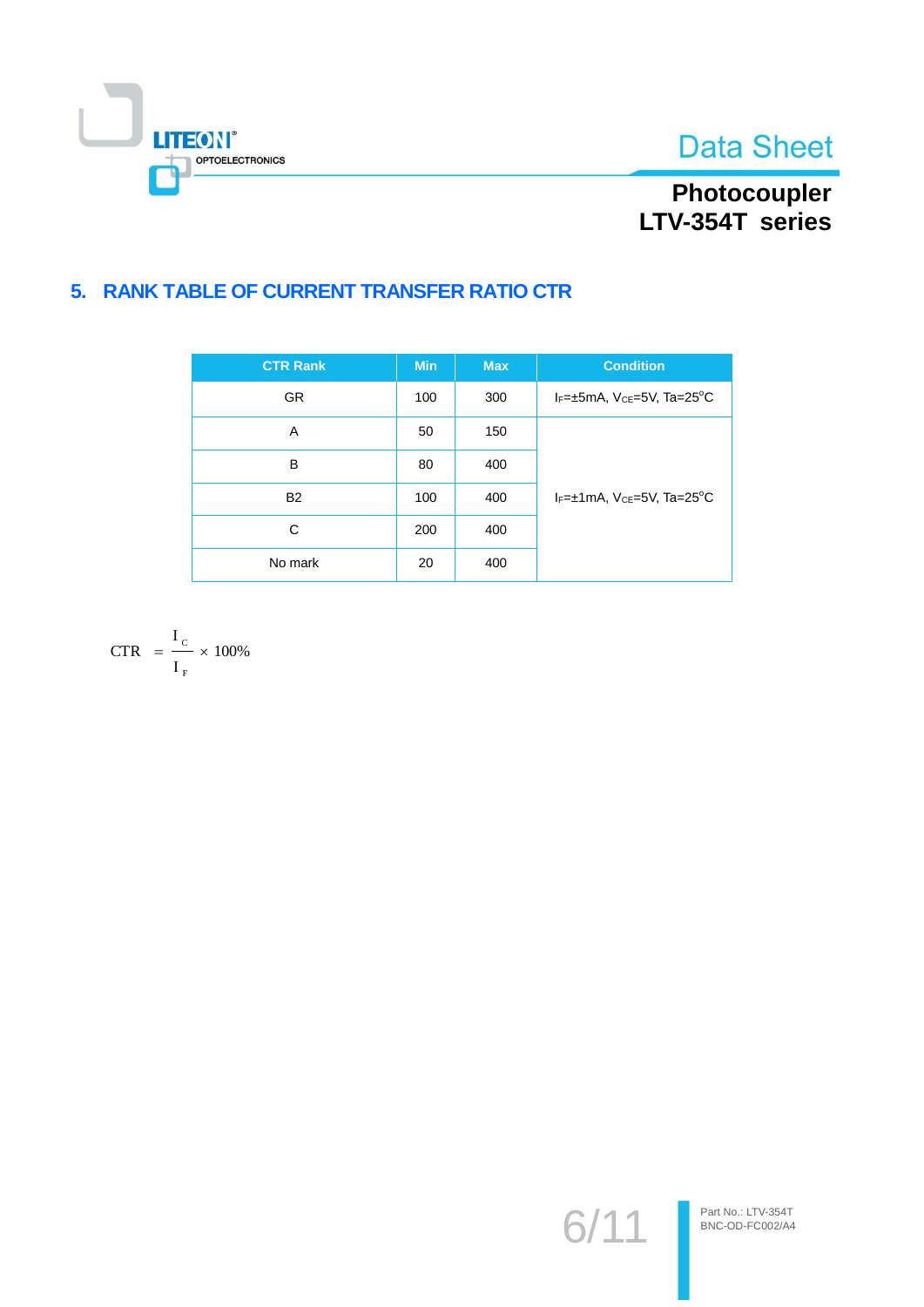

# Photocoupler LTV-354T series

#### **CHARACTERISTICS CURVES**  $6.$

 $\mathbf{0}$ 

 $-55$ 



 $\Omega$ 25 50 75  $100$ Ambient temperature Ta (°C)

125









Fig.2 Collector Power Dissipation vs. Ambient Temperature



Fig.4 Forward Current vs. Forward Voltage



Fig.6 Collector Current vs. Collector-emitter Voltage

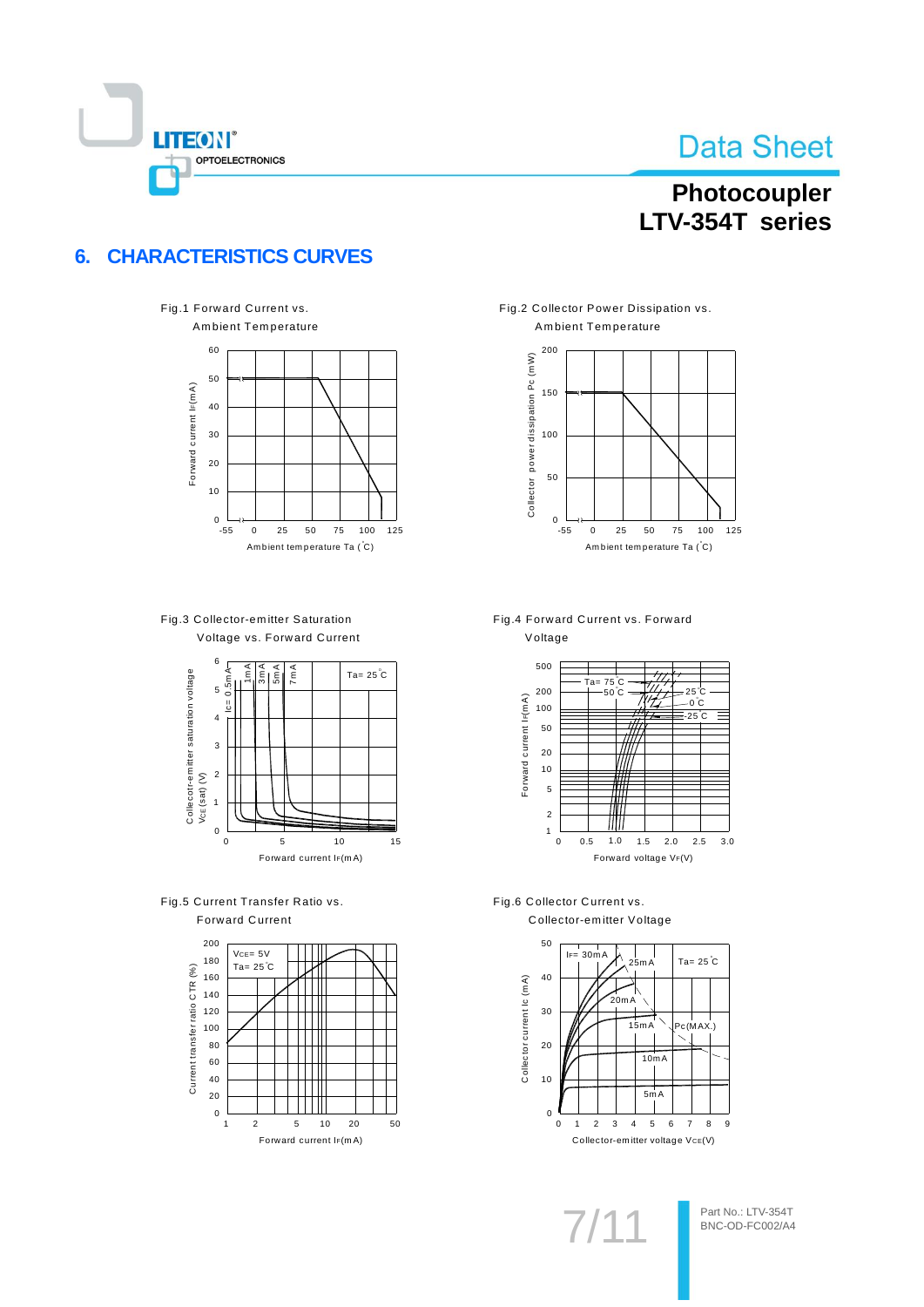

# Photocoupler LTV-354T series

#### Fig.7 Relative Current Transfer Ratio vs. Ambient Temperature



Fig.9 Collector Dark Current vs.

**Ambient Temperature** 



#### Fig.11 Frequency Response



Fig.8 Collector-emitter Saturation Voltage vs. Ambient Temperature



Fig.10 Response Time vs. Load



#### Test Circuit for Response Time



**Test Circuit for Frequency Response** 



Part No.: LTV-354T BNC-OD-FC002/A4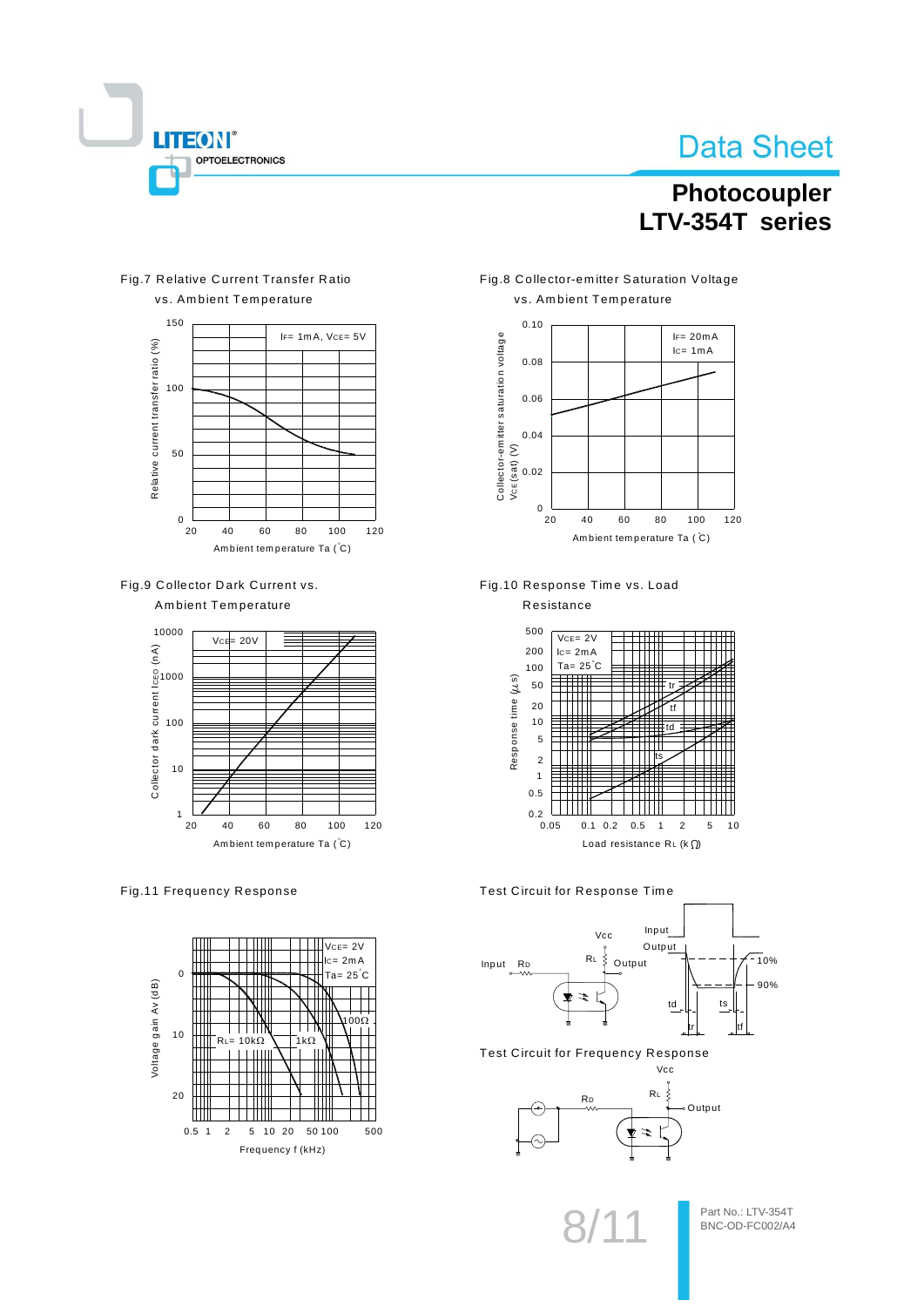

# Photocoupler LTV-354T series

# 7. TEMPERATURE PROFILE OF SOLDERING

#### 7.1 IR Reflow soldering (JEDEC-STD-020C compliant)

One time soldering reflow is recommended within the condition of temperature and time profile shown below. Do not solder more than three times.

| Profile item                          | Conditions               |
|---------------------------------------|--------------------------|
| Preheat                               |                          |
| - Temperature Min $(T_{smin})$        | $150^{\circ}$ C          |
| - Temperature Max $(T_{\text{Smax}})$ | $200^{\circ}$ C          |
| - Time (min to max) (ts)              | $90\pm30$ sec            |
| Soldering zone                        |                          |
| - Temperature $(T_1)$                 | $217^\circ C$            |
| - Time $(tL)$                         | $60 - 100$ sec           |
| Peak Temperature (T <sub>P</sub> )    | $260^{\circ}$ C          |
| Ramp-up rate                          | $3^{\circ}$ C / sec max. |
| Ramp-down rate                        | $3 - 6^\circ$ C / sec    |

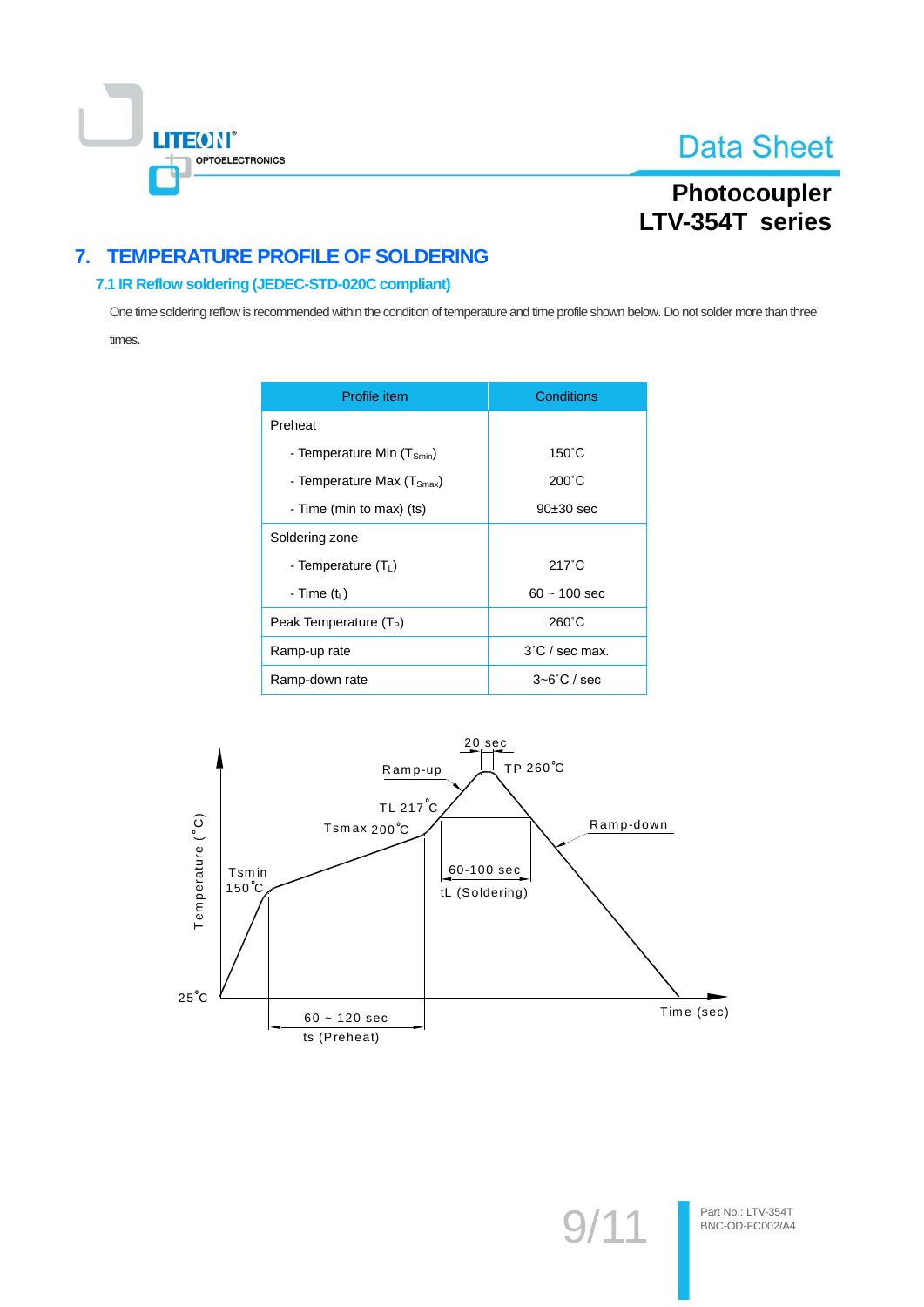

# Photocoupler LTV-354T series

#### 7.2 Wave soldering (JEDEC22A111 compliant)

One time soldering is recommended within the condition of temperature.

Temperature: 260+0/-5°C

Time: 10 sec.

Preheat temperature: 25 to 140°C

Preheat time: 30 to 80 sec.



#### 7.3 Hand soldering by soldering iron

Allow single lead soldering in every single process. One time soldering is recommended.

Temperature: 380+0/-5°C

Time: 3 sec max.